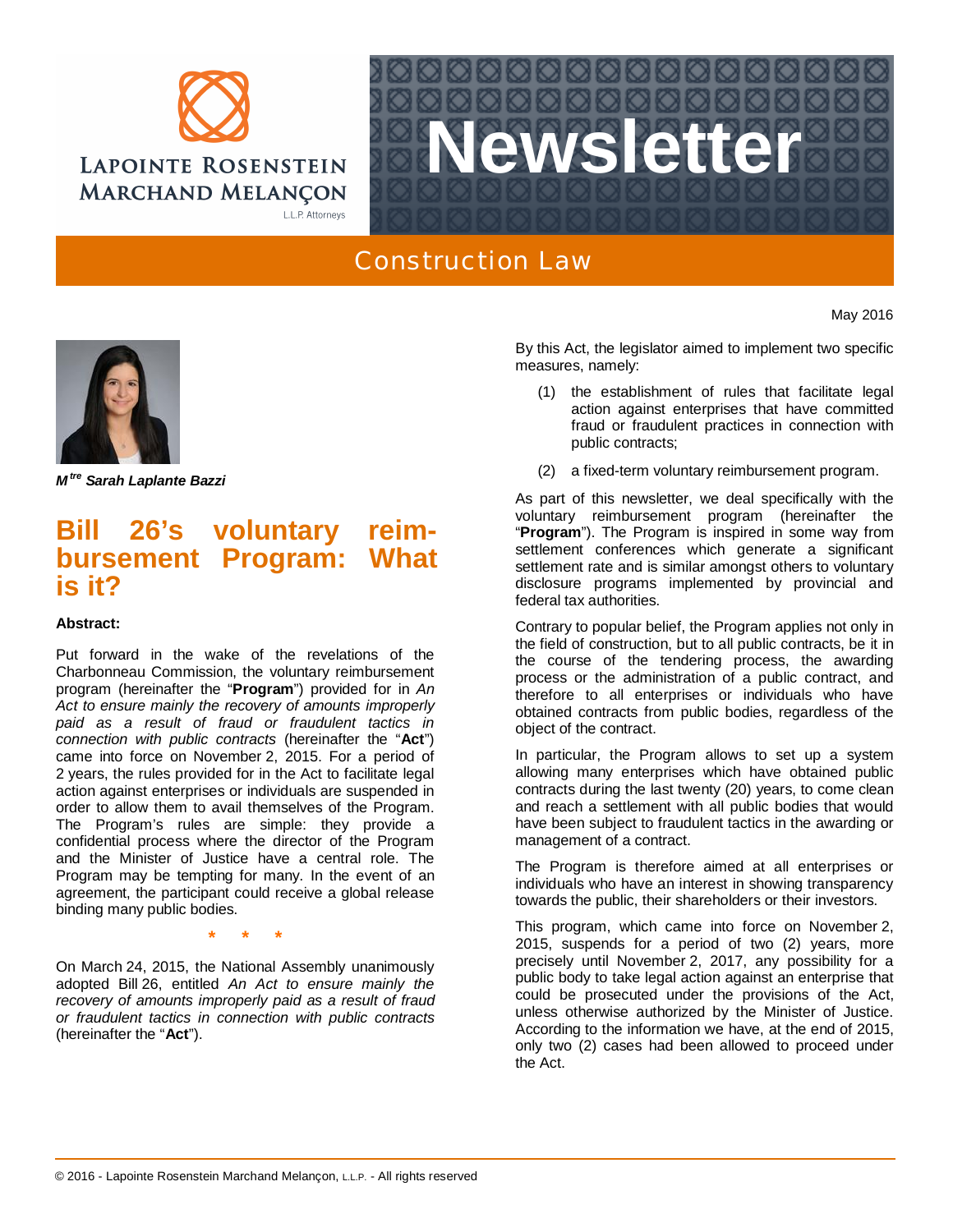## Newsletter – Construction Law May 2016 – May 2016 – May 2016 – May 2016 – May 2016

Following the two (2) years moratorium, it is important to emphasize that the Act will give the opportunity to take legal action against the enterprises as well as the directors and officers in office at the time of the fraudulent activities, and that for incidents that occurred since 1996.

In order to avail themselves of the Program, enterprises have one year from said Program's implementation, or more precisely until November 1, 2016 to file a notice of intent. Following the notice of intent, enterprises have an additional year to reach a settlement.

The Honorable Justice Rolland, former Chief Justice of the Superior Court, was appointed director of the Program. His two main responsibilities are:

- (1) to ensure the confidentiality of the process even in the event where the public bodies do not come to an agreement with the enterprises that filed a proposal;
- (2) to analyze the proposals and counter-proposals with the assistance of a team of forensic accountants.

In order to achieve the Program's objective, Justice Rolland has put in place a number of steps to be followed within a specific timeframe with a view to enable enterprises, individuals and public bodies to have all the information they need to make informed decisions and to allow satisfactory settlements for the Program participants.

First, an enterprise wishing to use the Program must, before November 1, 2016, file a notice of intent containing the list of public bodies to which it intends to submit a settlement proposal. That list may include several public bodies, in which case the Minister of Justice will himself forward a notice to the public bodies that will receive a settlement proposal.

Then, thirty (30) days following the notice of intent, the enterprise must file a proposal in the form of an offer. This period may be extended for another thirty days by Justice Rolland in certain circumstances. The proposal must be accompanied by a cheque for an amount representing 2% of said proposal.

The director of the Program will then analyze the proposal with a team of forensic accountants and then make a recommendation to the Minister, the whole within one hundred and twenty (120) days of the notice of intent.

The public body then has sixty (60) days to evaluate the proposal and provide an answer. In case of a refusal, the public body must justify its refusal and file a counterproposal.

Should the counter-proposal not be accepted by the enterprise, the director of the Program may then convene a mediation session. At the end of that session, the director of the Program will issue a final recommendation to the Minister of Justice.

The Minister of Justice will present the final recommendation of the director of the Program to the concerned public bodies. Following this final recommendation and in case of a refusal by one or more public bodies, the overall proposal will be voted on by all public bodies. In the event of a favorable vote of 2/3 of the public bodies concerned by the proposal, each holding voting rights proportional to their respective claims, the proposal is deemed accepted by all.

Once the proposal is accepted, if it is, a release with respect to the entire proposal, binding all concerned public bodies, will be signed by the Minister of Justice following the full payment of the accepted proposal or at any previous time, insofar the Minister of Justice is satisfied with the guarantees issued by the enterprise.

The Program therefore has some advantages in that it allows, following an accepted proposal, an enterprise to obtain a global release for all public contracts that were awarded to it since 1996.

Also, the enterprise availing itself of the Program will have the opportunity of having one single interlocutor representing all public bodies, namely the Minister of Justice, who is not compellable in any way because of the immunity he has.

The program is completely confidential, both with respect to the participation in the Program and to the settlement amount, unless the enterprise itself wishes to make public its participation in the Program. The director of the Program, the Minister of Justice, the public bodies or the Program participants cannot be compelled to disclose any information before ordinary or administrative courts.

Only one exception to confidentiality exists in the Act. Indeed, in the event that the enterprise which has submitted a proposal wishes to obtain a release with regards to all public bodies, including bodies with respect to which it no longer holds the necessary information to enable it to determine whether a proposal should be made to it or not or even if any contract was granted to it by that body, the director of the Program will publish a public notice to all bodies that may be concerned and will inform the Minister of Justice of the publication of such notice. The public bodies will then have ninety (90) days to manifest their claim.

This aspect involves a certain risk for the enterprise which seeks a global release, since public bodies may revise contracts awarded to it since 1996, therefore allowing to arise additional claims related to contracts that escaped the attention of the enterprise wishing to make a proposal. Review of obtained contracts and risk assessment are considerations that are not to be taken lightly. Thus, the decision of whether to participate or not in the Program must be analyzed in light of the enterprise's position in order to assess the risk, the potential consequences and the benefits which participating in this Program may offer.